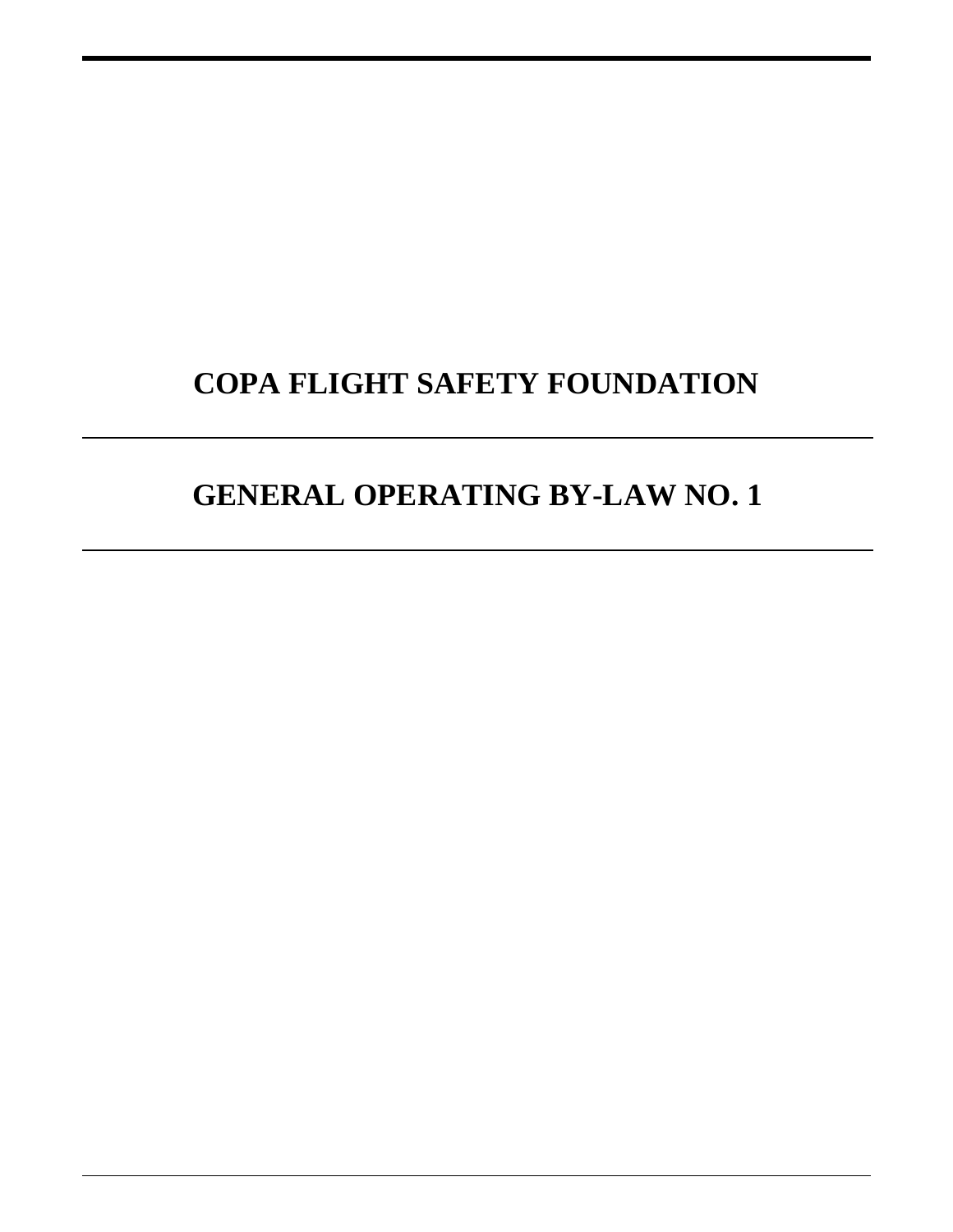# **GENERAL OPERATING BY-LAW NO.1**

A By-law relating generally to the conduct of the affairs of

# **COPA FLIGHT SAFETY FOUNDATION**

(the "Foundation")

# **INDEX**

| 1.01 |  |
|------|--|
| 1.02 |  |
|      |  |
| 2.01 |  |
| 2.02 |  |
| 2.03 |  |
| 2.04 |  |
| 2.05 |  |
|      |  |
| 3.01 |  |
| 3.02 |  |
| 3.03 |  |
| 3.04 |  |
|      |  |
| 4.01 |  |
| 4.02 |  |
| 4.03 |  |
| 4.04 |  |
| 4.05 |  |
| 4.06 |  |
| 4.07 |  |
| 4.08 |  |
| 4.09 |  |
| 4.10 |  |
| 4.11 |  |
| 4.12 |  |
| 4.13 |  |
|      |  |
| 5.01 |  |
| 5.02 |  |
| 5.03 |  |
| 5.04 |  |
| 5.05 |  |
| 5.06 |  |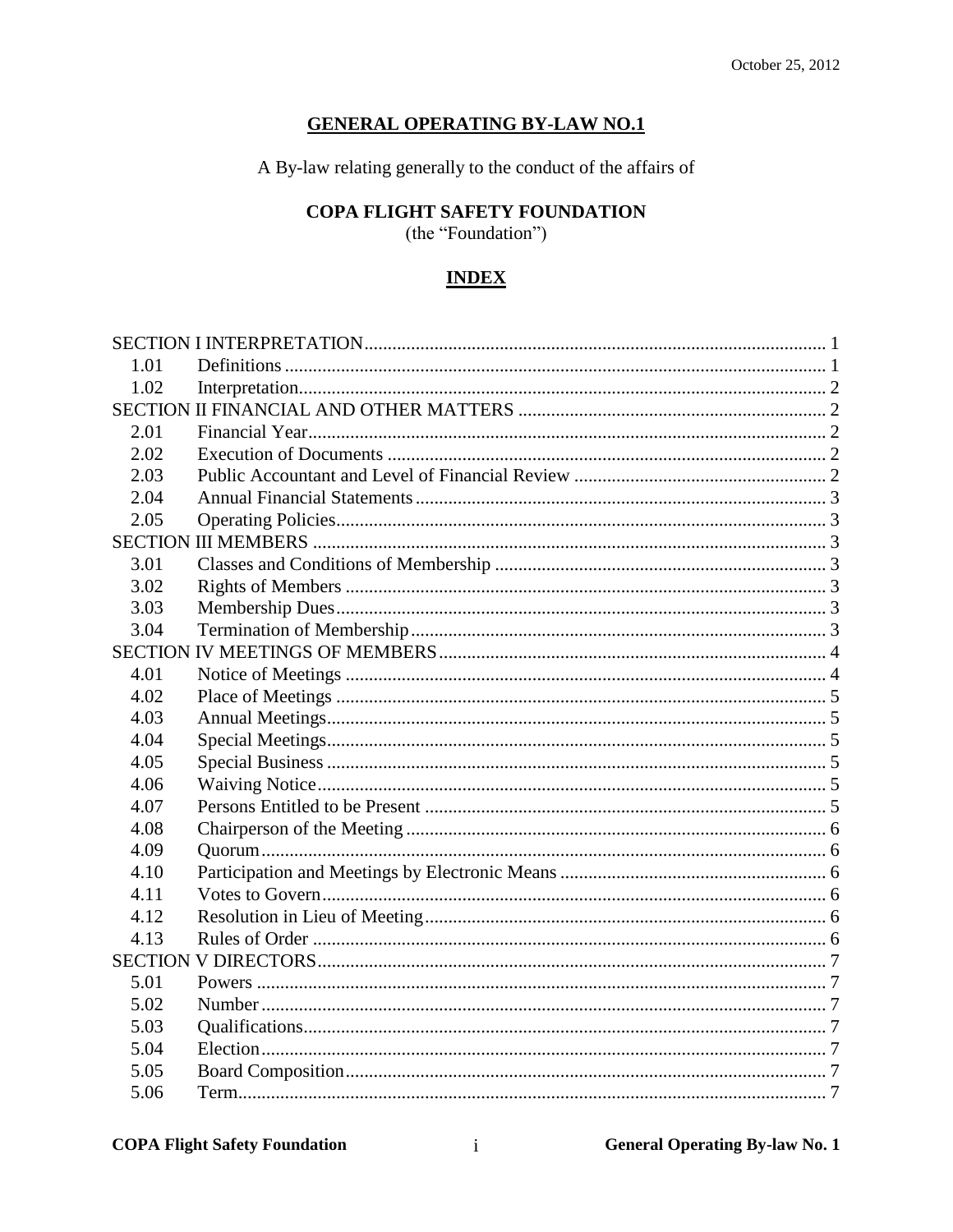| 5.07 |  |
|------|--|
| 5.08 |  |
| 5.09 |  |
| 5.10 |  |
| 5.11 |  |
| 5.12 |  |
| 5.13 |  |
| 5.14 |  |
| 5.15 |  |
|      |  |
| 6.01 |  |
| 6.02 |  |
| 6.03 |  |
| 6.04 |  |
| 6.05 |  |
| 6.06 |  |
| 6.07 |  |
| 6.08 |  |
|      |  |
| 7.01 |  |
| 7.02 |  |
| 7.03 |  |
| 7.04 |  |
|      |  |
| 8.01 |  |
| 8.02 |  |
| 8.03 |  |
| 8.04 |  |
| 8.05 |  |
|      |  |
| 9.01 |  |
| 9.02 |  |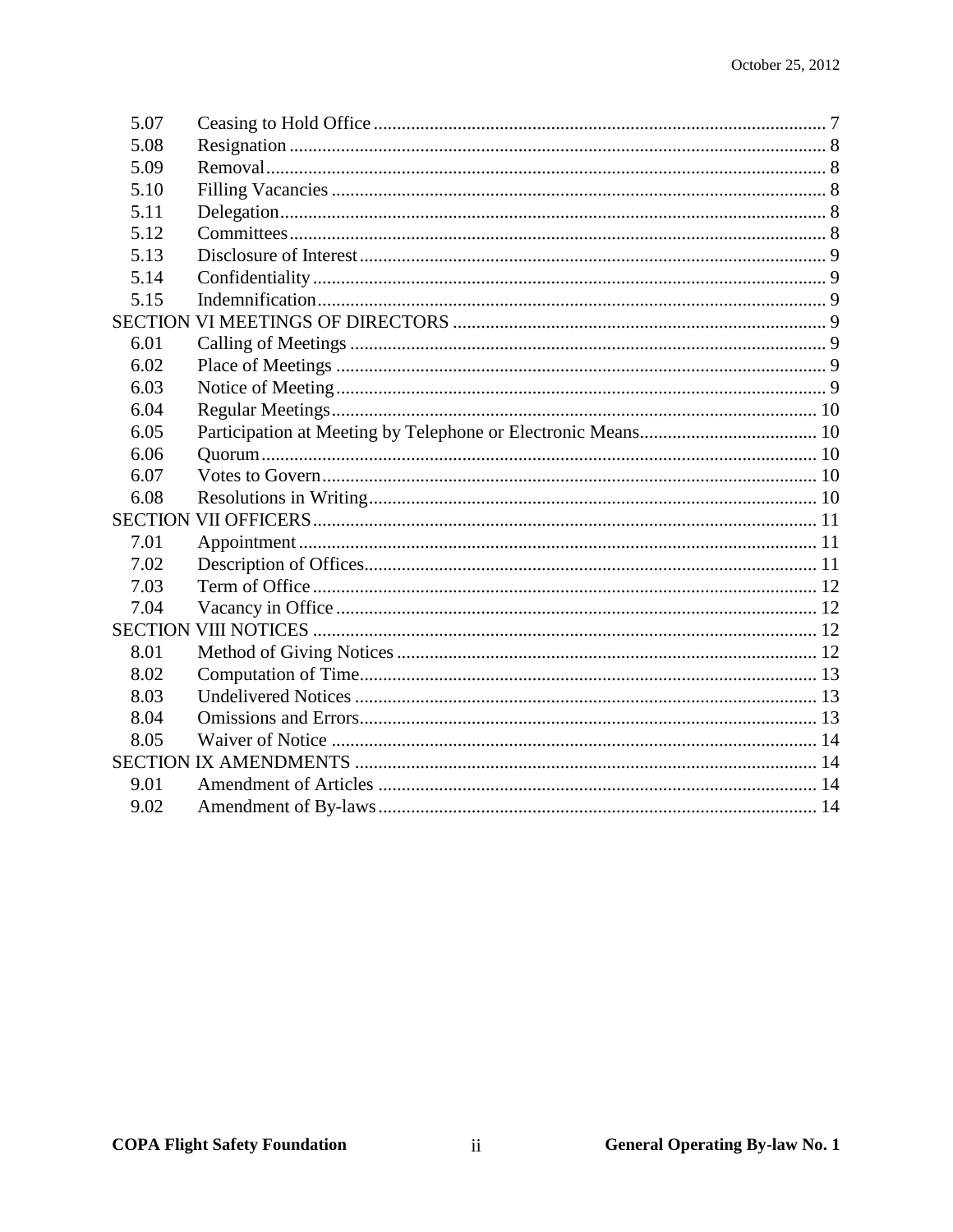#### **GENERAL OPERATING BY-LAW NO. 1**

A By-law relating generally to the conduct of the affairs of

## **FLIGHT SAFETY FOUNDATION**

(the "Foundation")

# **SECTION I INTERPRETATION**

#### <span id="page-3-1"></span><span id="page-3-0"></span>**1.01 Definitions**

In this By-law and all other By-laws and resolutions of the Foundation, unless the context otherwise requires:

- (a) "Act" means the *Canada Not-for-Profit Corporations Act*, S.C. 2009, c. 23, including any regulations made pursuant to the Act and any statute or regulations that may be substituted, as amended from time to time.
- (b) "Articles" means the original or restated articles of incorporation or articles of amendment, amalgamation, continuance, reorganization, arrangement or revival of the Foundation.
- (c) "Board" means the board of directors of the Foundation.
- (d) "By-laws" means this by-law and all other by-laws of the Foundation as amended and which are, from time to time, in force and effect.
- (e) "COPA" means the Canadian Owners and Pilots Association.
- (f) "Director" means a member of the Board.
- (g) "Member" means a member of the Foundation.
- (h) "Members" or "Membership" means the collective membership of the Foundation.
- (i) "Officer" means an officer of the Foundation.
- (j) "Ordinary Resolution" means a resolution passed by a majority of the votes cast on that resolution.
- (k) "Regulations" means the regulations made under the Act, as amended, restated or in effect from time to time.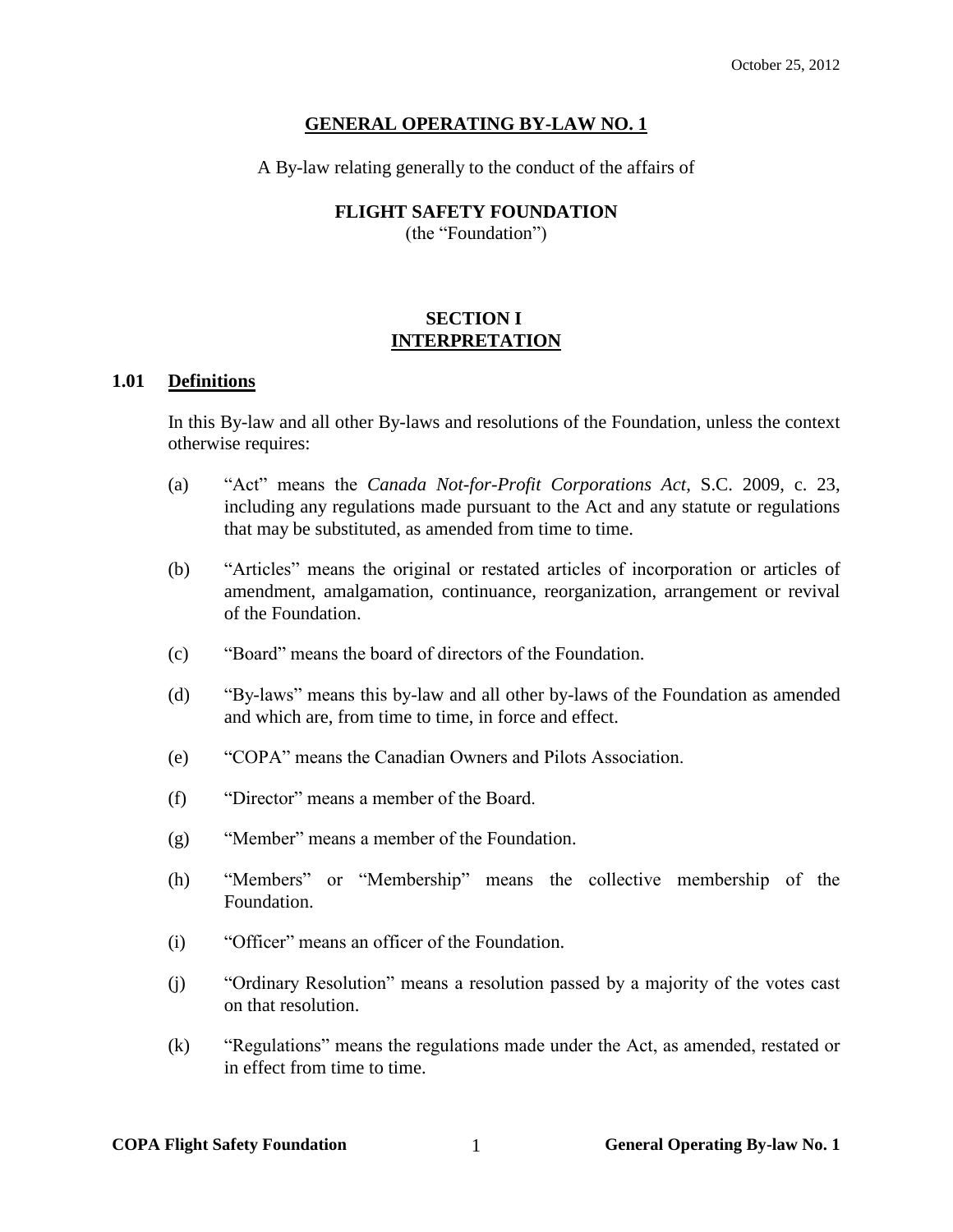(l) "Special Resolution" means a resolution passed by a majority of not less than two thirds (2/3) of the votes cast on that resolution.

## <span id="page-4-0"></span>**1.02 Interpretation**

In the interpretation of this By-law, unless the context otherwise requires, the following rules shall apply:

- (a) except where specifically defined herein, all terms contained herein and which are defined in the Act shall have the meanings given to such terms in the Act;
- (b) words importing the singular number only will include the plural and *vice versa*;
- (c) the word "person" will include an individual, sole proprietorship, partnership, unincorporated association, body corporate, and a natural person;
- (d) the headings used in the By-law are inserted for reference purposes only and are not to be considered or taken into account in construing the terms or provisions thereof or to be deemed in any way to clarify, modify or explain the effect of any such terms or provisions;
- (e) the By-laws of the Foundation will be strictly interpreted at all times in accordance with and subject to the purposes contained in the Articles.

#### **SECTION II FINANCIAL AND OTHER MATTERS**

#### <span id="page-4-2"></span><span id="page-4-1"></span>**2.01 Financial Year**

Unless otherwise changed by resolution of the Board, the financial year end of the Foundation shall be the  $31<sup>st</sup>$  day of December in each year.

#### <span id="page-4-3"></span>**2.02 Execution of Documents**

Deeds, transfers, assignments, contracts, obligations and other instruments in writing requiring execution by the Foundation may be signed by any two (2) of its Officers or Directors. In addition, the Board may from time to time direct the manner in which and the person or persons by whom a particular document or type of document shall be executed. Any person authorized to sign any document may affix the corporate seal (if any) to the document. Any signing Officer may certify a copy of any instrument, resolution, By-law or other document of the Foundation to be a true copy thereof.

#### <span id="page-4-4"></span>**2.03 Public Accountant and Level of Financial Review**

The Foundation shall be subject to the requirements relating to the appointment of a public accountant and level of financial review required by the Act.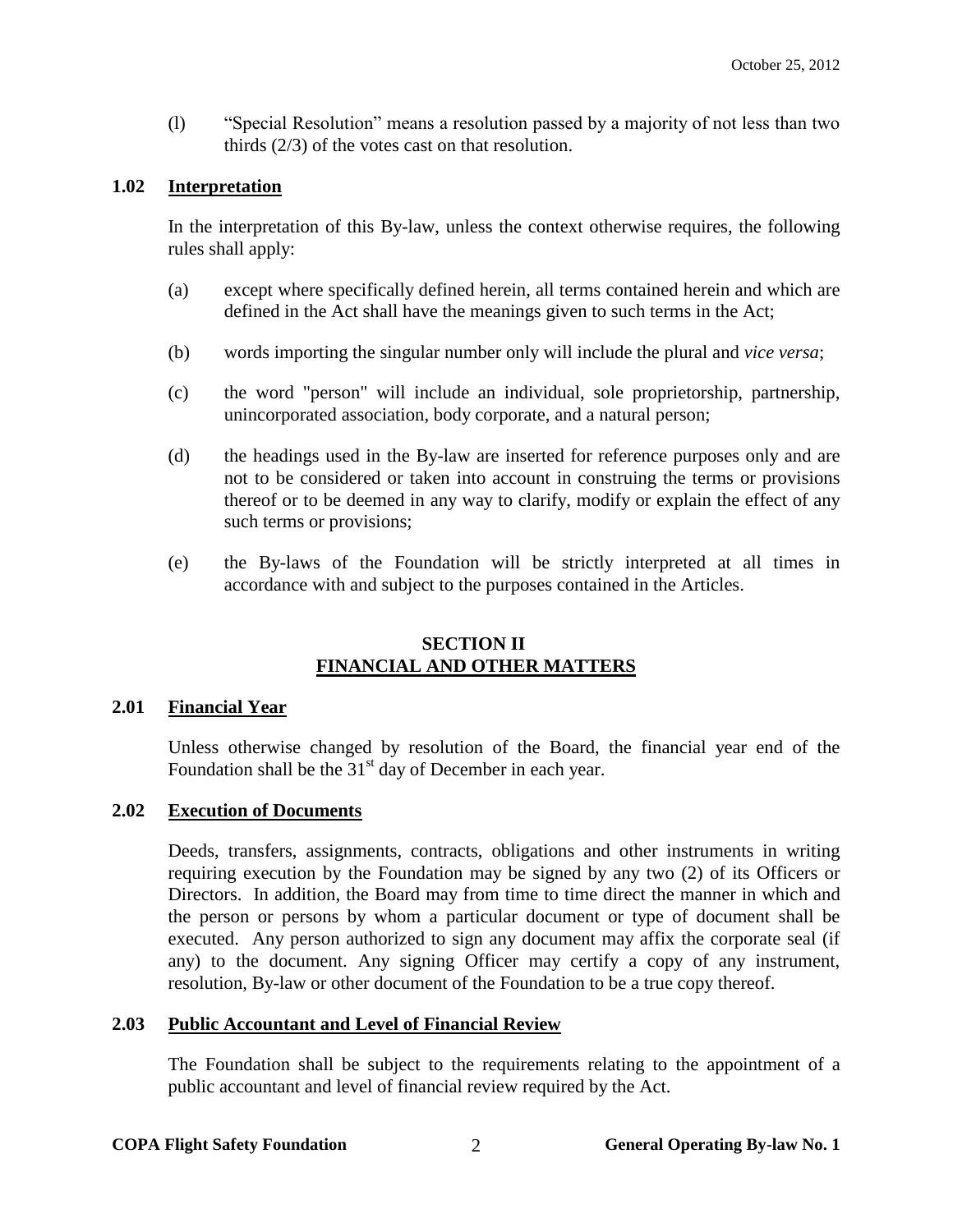#### <span id="page-5-0"></span>**2.04 Annual Financial Statements**

The Foundation shall give notice to the Members stating that the annual financial statements and any other documents required by the Act are available at the registered office of the Foundation between 21 to 60 days before the day on which an annual meeting of Members is held or before the day on which a written resolution in lieu of an annual meeting is signed and any Member may, on request, obtain a copy free of charge at the registered office, by prepaid mail, or by email.

#### <span id="page-5-1"></span>**2.05 Operating Policies**

The Board may adopt, amend, or repeal by resolution such operating policies that are not inconsistent with the By-laws of the Foundation relating to such matters as terms of reference of committees, duties of Officers, Board code of conduct and conflict of interest as well as procedural and other requirements relating to the By-laws as the Board may deem appropriate from time to time. Any operating policy adopted by the Board will continue to have force and effect until amended, repealed, or replaced by a subsequent resolution of the Board.

#### **SECTION III MEMBERS**

#### <span id="page-5-3"></span><span id="page-5-2"></span>**3.01 Classes and Conditions of Membership**

Pursuant to the Articles, there shall be one (1) class of Members in the Foundation. Membership in the Foundation shall only be available to the Directors of COPA, who shall automatically become Members of the Foundation upon their election or appointment as a Director of COPA.

#### <span id="page-5-4"></span>**3.02 Rights of Members**

A Member of the Foundation shall have the right to receive notice of, attend, speak and participate at all meetings of Members and the right to one (1) vote at all meetings of Members.

#### <span id="page-5-5"></span>**3.03 Membership Dues**

There shall be no membership fees or dues unless otherwise directed by the Board.

# <span id="page-5-6"></span>**3.04 Termination of Membership**

Membership in the Foundation is terminated when:

(a) the Member dies;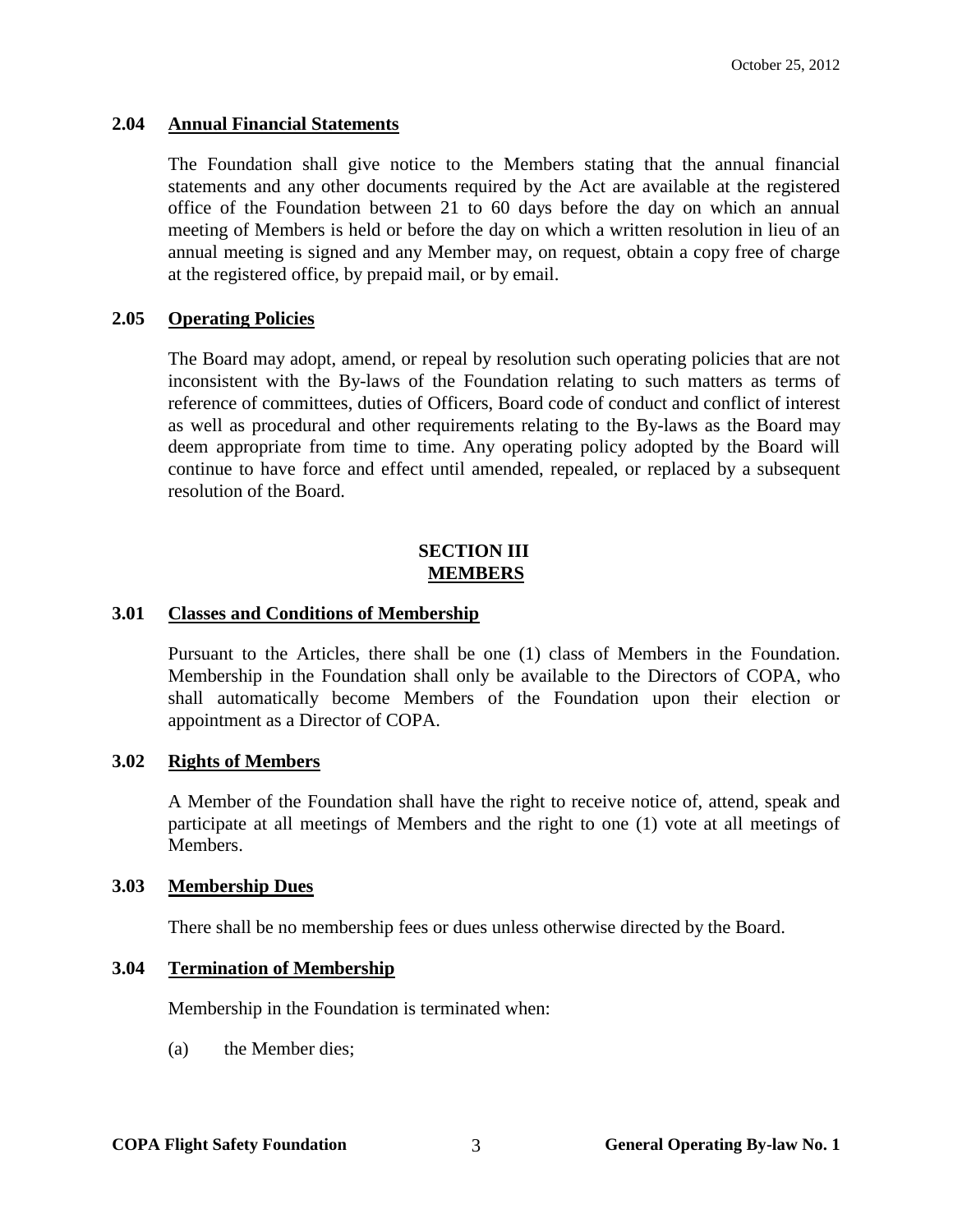- (b) the Member resigns by delivering a written resignation to the Chair of the Board in which case such resignation shall be effective on the date specified in the resignation;
- (c) the Member ceases to be a Director of COPA;
- (d) the Member is removed by way of a Special Resolution of the Members; or
- (e) the Foundation is liquidated or dissolved under the Act.

Subject to the Articles, upon any termination of membership, the rights of the Member, including any rights in the property of the Foundation, automatically cease to exist. Where a person is no longer a Member, then such person shall be deemed to have also automatically resigned as a Director, an Officer and/or a committee member, as applicable, provided that the Board may, in its discretion, subsequently re-appoint such individual if the Board deems it appropriate in the circumstances.

# **SECTION IV MEETINGS OF MEMBERS**

#### <span id="page-6-1"></span><span id="page-6-0"></span>**4.01 Notice of Meetings**

In accordance with and subject to the Act, notice of the time and place of a meeting of Members shall be given to each Member entitled to vote at the meeting by the following means:

- (a) by mail, courier or personal delivery to each Member entitled to vote at the meeting, during a period of 21 to 60 days before the day on which the meeting is to be held; or
- (b) by telephonic, electronic or other communication facility to each Member entitled to vote at the meeting, during a period of 21 to 35 days before the day on which the meeting is to be held.

Where the Foundation provides notice electronically, as referred to in section [4.01\(](#page-6-1)a), and if a Member requests that notice be given by non-electronic means, the Foundation shall give notice of the meeting to the Member so requesting in the manner set out in section [4.01\(a\).](#page-6-1)

Notice of a meeting of Members shall also be given to each Director and to the public accountant of the Foundation during a period of 21 to 60 days before the day on which the meeting is to be held. Notice of any meeting of Members at which special business is to be transacted shall state the nature of that business in sufficient detail to permit the Member to form a reasoned judgment on the business and provide the text of any Special Resolution or By-law to be submitted to the meeting. The Directors may fix a record date for determination of Members entitled to receive notice of any meeting of Members in accordance with the requirements of section 161 of the Act.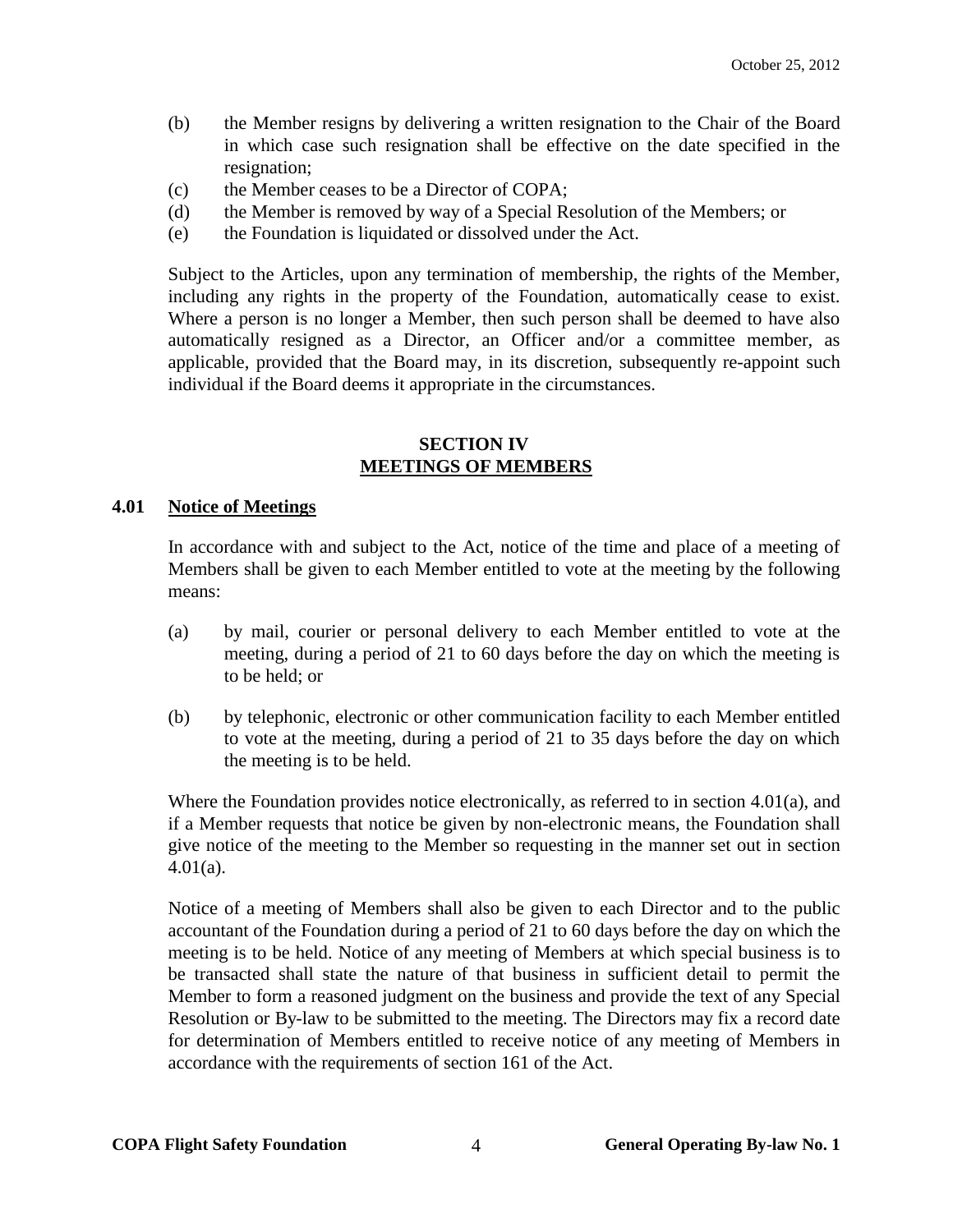#### <span id="page-7-0"></span>**4.02 Place of Meetings**

Meetings of Members may be held at any place within Canada as the Board may determine.

## <span id="page-7-1"></span>**4.03 Annual Meetings**

An annual meeting of Members shall be held at such time in each year, as the Board may from time to time determine, provided that the annual meeting must be held not later than 15 months after holding the preceding annual meeting and no later than 6 months after the end of the Foundation's preceding fiscal year. The annual meeting shall be held for the purpose of considering the financial statements and reports of the Foundation required by the Act to be presented at the meeting, electing Directors, appointing the public accountant and transacting such other business as may properly be brought before the meeting or is required under the Act.

#### <span id="page-7-2"></span>**4.04 Special Meetings**

The Board may at any time call a special meeting of Members for the transaction of any business which may properly be brought before the Members. On written requisition by Members carrying not less than five percent (5%) of the votes that may be cast at a meeting of Members sought to be held, the Board shall call a special meeting of Members, unless the exceptions in the Act are met. If the Directors do not call a meeting within twenty-one (21) days of receiving the requisition, any Member who signed the requisition may call the meeting.

#### <span id="page-7-3"></span>**4.05 Special Business**

All business transacted at a special meeting of Members and all business transacted at an annual meeting of Members, except consideration of the financial statements, public accountant's report, election of Directors and re-appointment of the incumbent public accountant, is special business.

### <span id="page-7-4"></span>**4.06 Waiving Notice**

A Member and any other person entitled to attend a meeting of Members may in any manner and at any time waive notice of a meeting of Members, and attendance of any such person at a meeting of Members is a waiver of notice of the meeting, except where such person attends a meeting for the express purpose of objecting to the transaction of any business on the grounds that the meeting is not lawfully called.

# <span id="page-7-5"></span>**4.07 Persons Entitled to be Present**

The only persons entitled to be present at a meeting of Members shall be those entitled to vote at the meeting, the Directors and the public accountant of the Foundation and such other persons who are entitled or required under any provision of the Act, Articles or Bylaws of the Foundation to be present at the meeting. Any other person may be admitted

#### **COPA Flight Safety Foundation 5 General Operating By-law No. 1**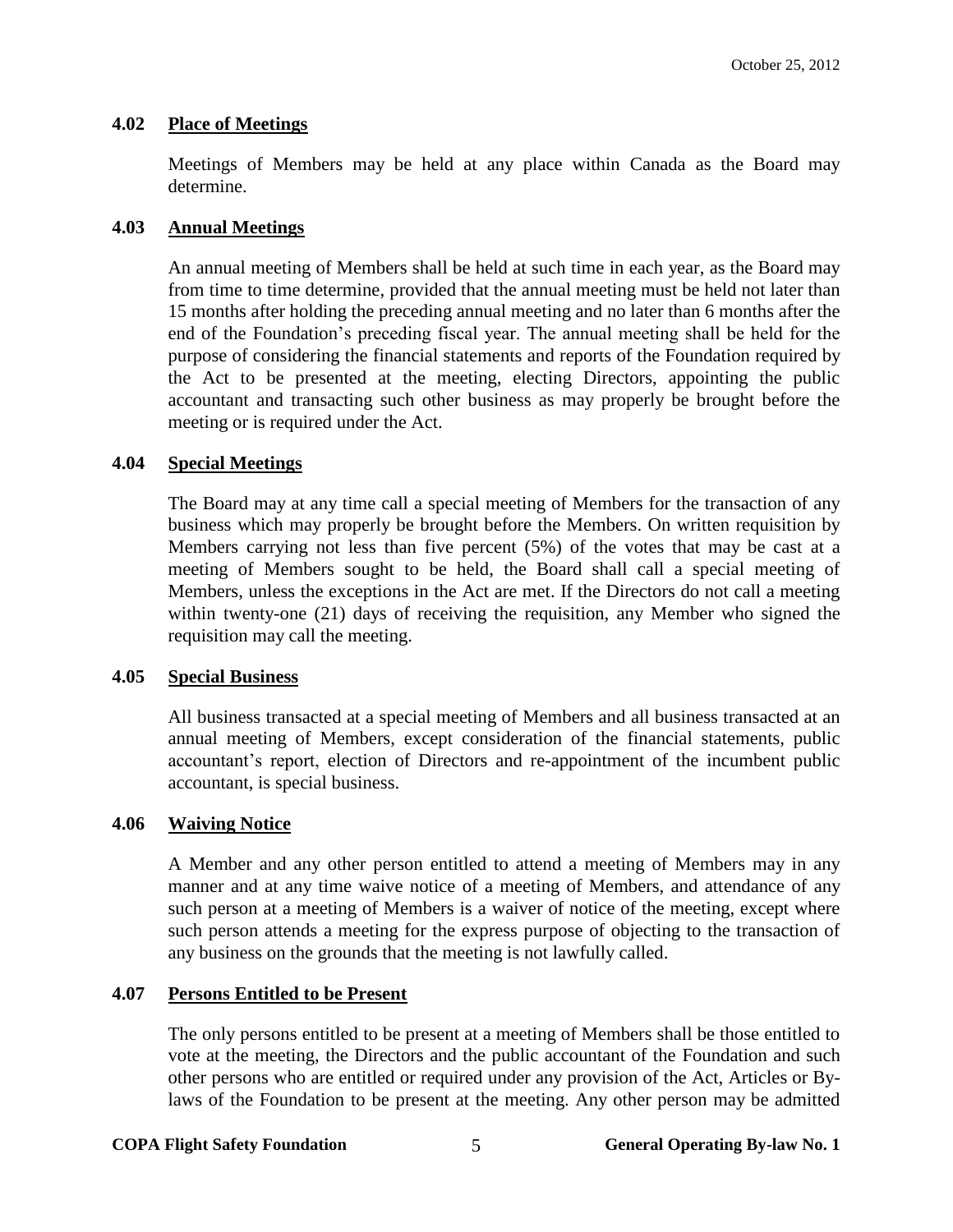only on the invitation of the chair of the meeting or by Ordinary Resolution of the Members.

# <span id="page-8-0"></span>**4.08 Chairperson of the Meeting**

The chairperson of Members' meetings shall be the Chair of the Board or the Vice-Chair of the Board with the most seniority as Director if the Chair of the Board is absent or unable to act. In the event that the Chair of the Board and the Vice-Chairs of the Board are absent, the Members who are present and entitled to vote at the meeting shall choose one of their number to chair the meeting.

# <span id="page-8-1"></span>**4.09 Quorum**

Subject to the Act, a quorum at any meeting of the Members shall be an ordinary majority of the Members present. If a quorum is present at the opening of a meeting of Members, the Members present may proceed with the business of the meeting even if a quorum is not present throughout the meeting. For the purpose of determining quorum, a Member may be present in person, by proxy or, by telephonic and/or by other electronic means.

# <span id="page-8-2"></span>**4.10 Participation and Meetings by Electronic Means**

Meetings of members may be held entirely by telephonic, an electronic or other communication facility and participation at meetings of members may be by telephonic, electronic or other communication facility.

# <span id="page-8-3"></span>**4.11 Votes to Govern**

At any meetings of the Members, every question shall, unless otherwise provided by the Articles or By-laws or by the Act, be determined by a majority of the votes cast on the question. The chairperson of the meeting shall not vote at the first instance. In case of an equality of votes, the chairperson of the meeting shall have a casting vote.

# <span id="page-8-4"></span>**4.12 Resolution in Lieu of Meeting**

A resolution in writing and signed by all the Members entitled to vote on that resolution at a meeting of Members is as valid as if it had been passed at a meeting of the Members, unless a written statement is submitted to the Foundation by a Director or by the public accountant in relation to their resignation, removal or replacement. A copy of every resolution of the Members shall be kept with the minutes of meetings of Members.

# <span id="page-8-5"></span>**4.13 Rules of Order**

Any questions of procedures at or for any meetings of the Members, which have not been provided for in this By-law or by the Acts, shall be determined by the chairperson of the meeting in accordance with the most current edition of Robert's Rules of Order.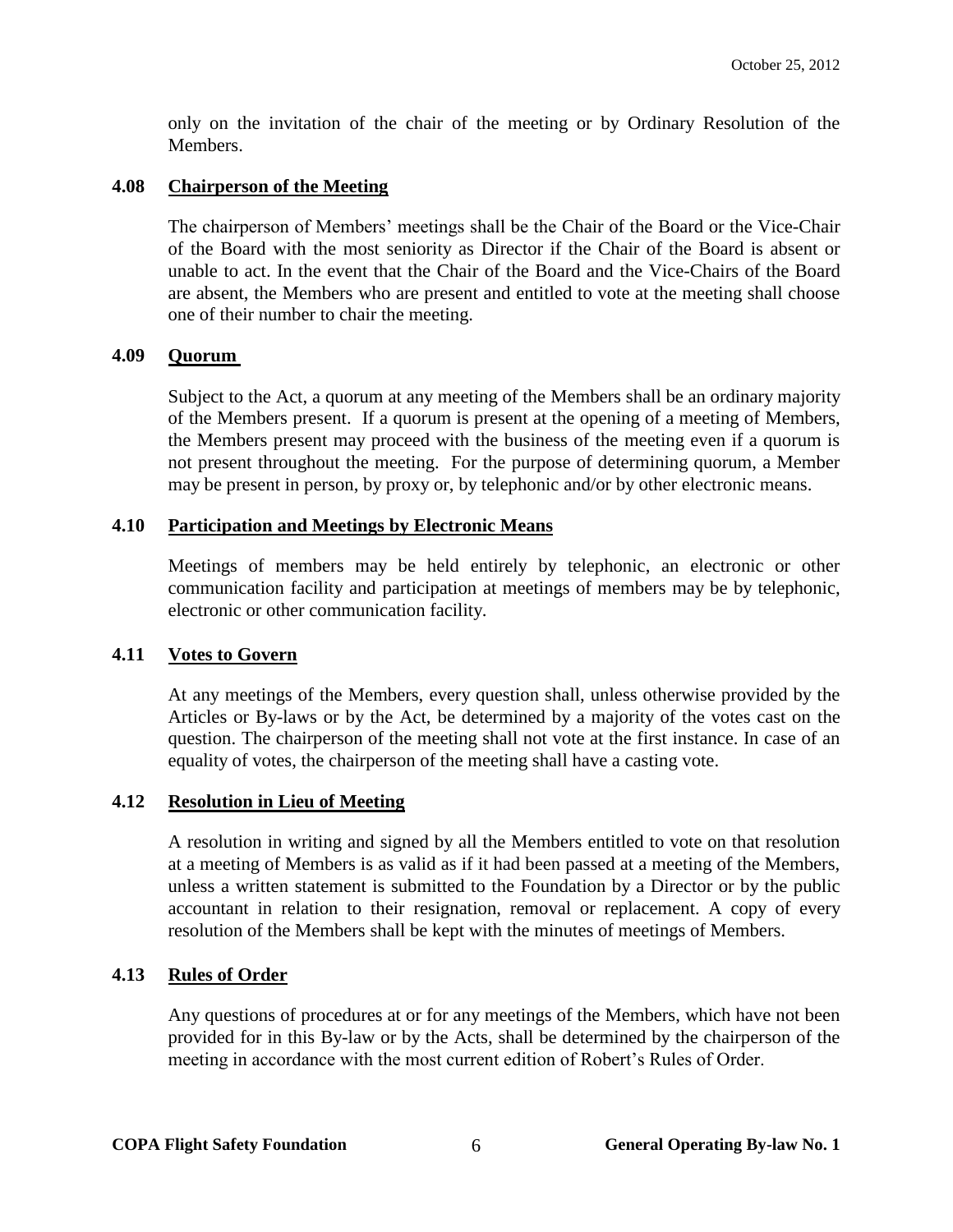# **SECTION V DIRECTORS**

## <span id="page-9-1"></span><span id="page-9-0"></span>**5.01 Powers**

Subject to the Act and the Articles, the Board shall manage or supervise the management of the activities and affairs of the Foundation.

# <span id="page-9-2"></span>**5.02 Number**

Notwithstanding that a minimum and maximum number of Directors are specified in the Articles, the precise number of Directors on the Board shall be five (5), unless otherwise determined from time to time by the Members by Ordinary Resolution, or, if the Ordinary Resolution empowers the Directors to determine the number of Directors, by resolution of the Board.

# <span id="page-9-3"></span>**5.03 Qualifications**

Each Director shall be an individual who is not less than 18 years of age. Each Director shall be a Member of the Foundation and a Director of COPA. No person who has been found by a court in Canada or elsewhere to be mentally incompetent, who has the status of a bankrupt, or who is an "ineligible individual" as defined in the *Income Tax Act* shall be a Director.

#### <span id="page-9-4"></span>**5.04 Election**

Subject to the Articles, all Directors, otherwise not disqualified under the Act, shall be duly elected by the Members at an Annual meeting at which an election is required.

#### <span id="page-9-5"></span>**5.05 Board Composition**

At least two of the Directors shall not be Officers or employees of the Foundation or its affiliates.

#### <span id="page-9-6"></span>**5.06 Term**

Directors have a term of office of two (2) years, commencing and terminating coincident with the terms of Officers of the COPA, unless the Members otherwise determine.

#### <span id="page-9-7"></span>**5.07 Ceasing to Hold Office**

A Director ceases to hold office when the Director dies, resigns, is removed from office by the Members in accordance with section 5.09, or no longer fulfils all of the qualifications to be a Director set out in section 5.03, as determined in the sole discretion of the Board. Where a person is no longer a Director, then such person shall be deemed to have also automatically resigned as an Officer and/or a committee member, as applicable,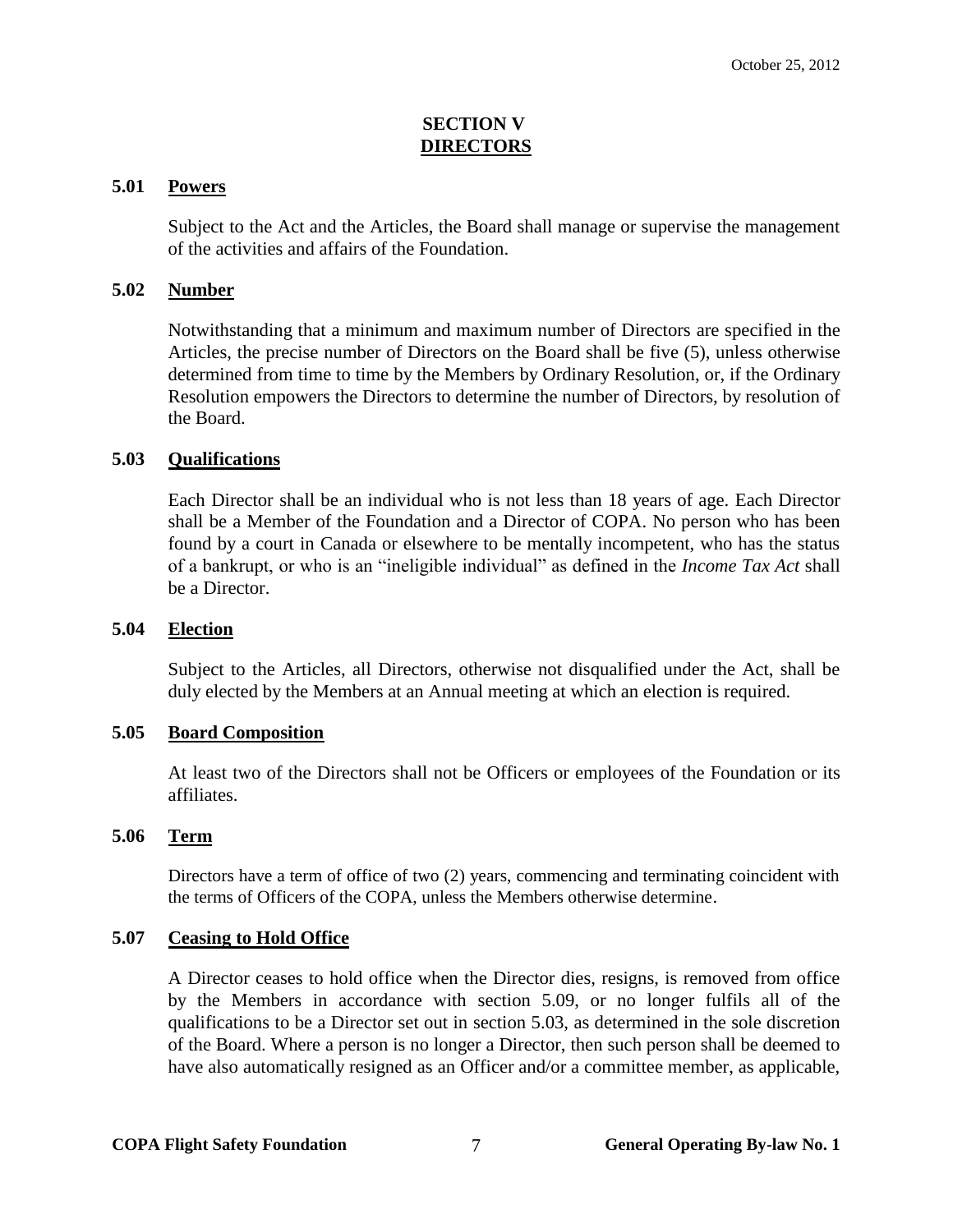provided that the Board may in its discretion subsequently re-appoint such individual as an Officer or committee member if the Board deems it appropriate in the circumstances.

## <span id="page-10-0"></span>**5.08 Resignation**

A resignation of a Director becomes effective at the time a written resignation is sent to the Foundation or at the time specified in the resignation, whichever is later.

# <span id="page-10-1"></span>**5.09 Removal**

The Members may, by Ordinary Resolution, passed at a meeting of Members, remove any Director from office before the expiration of the Director's term and may elect a qualified individual to fill the resulting vacancy for the remainder of the term of the Director so removed, failing which such vacancy may be filled by the Board.

# <span id="page-10-2"></span>**5.10 Filling Vacancies**

In accordance with and subject to the Act and the Articles, a quorum of the Board may fill a vacancy in the Board, except a vacancy resulting from an increase in the number or the minimum or maximum number of Directors, or from a failure of the Members to elect the number of Directors required to be elected at any meeting of Members. If there is not a quorum of the Board, or if the vacancy has arisen from a failure of the Members to elect the number of Directors required to be elected at any meeting of Members, the Board shall forthwith call a special meeting of Members to fill the vacancy. If the Board fails to call such meeting or if there are no Directors then in office, any Member may call the meeting. A Director appointed or elected to fill a vacancy holds office for the unexpired term of their predecessor.

# <span id="page-10-3"></span>**5.11 Delegation**

Subject to the Act, the Board may appoint from their number a managing director or a committee of Directors (which may be referred to as an executive committee) and delegate to the managing director or committee any of the powers of the Board, except those which may not be delegated by the Board pursuant to subsection 138(2) of the Act. Unless otherwise determined by the Board, such a committee shall have the power to fix its quorum at not less than a majority of its Members, to elect its chair and to otherwise regulate its procedure.

# <span id="page-10-4"></span>**5.12 Committees**

The Board may from time to time appoint any committee or other advisory body, as it deems necessary or appropriate for such purposes and, subject to the Act, with such powers as the Board shall see fit. Any committee member may be removed by the Board. Unless otherwise determined by the Board, a committee shall have the power to fix its quorum at not less than a majority of its members, to elect its chairperson and to otherwise regulate its procedure.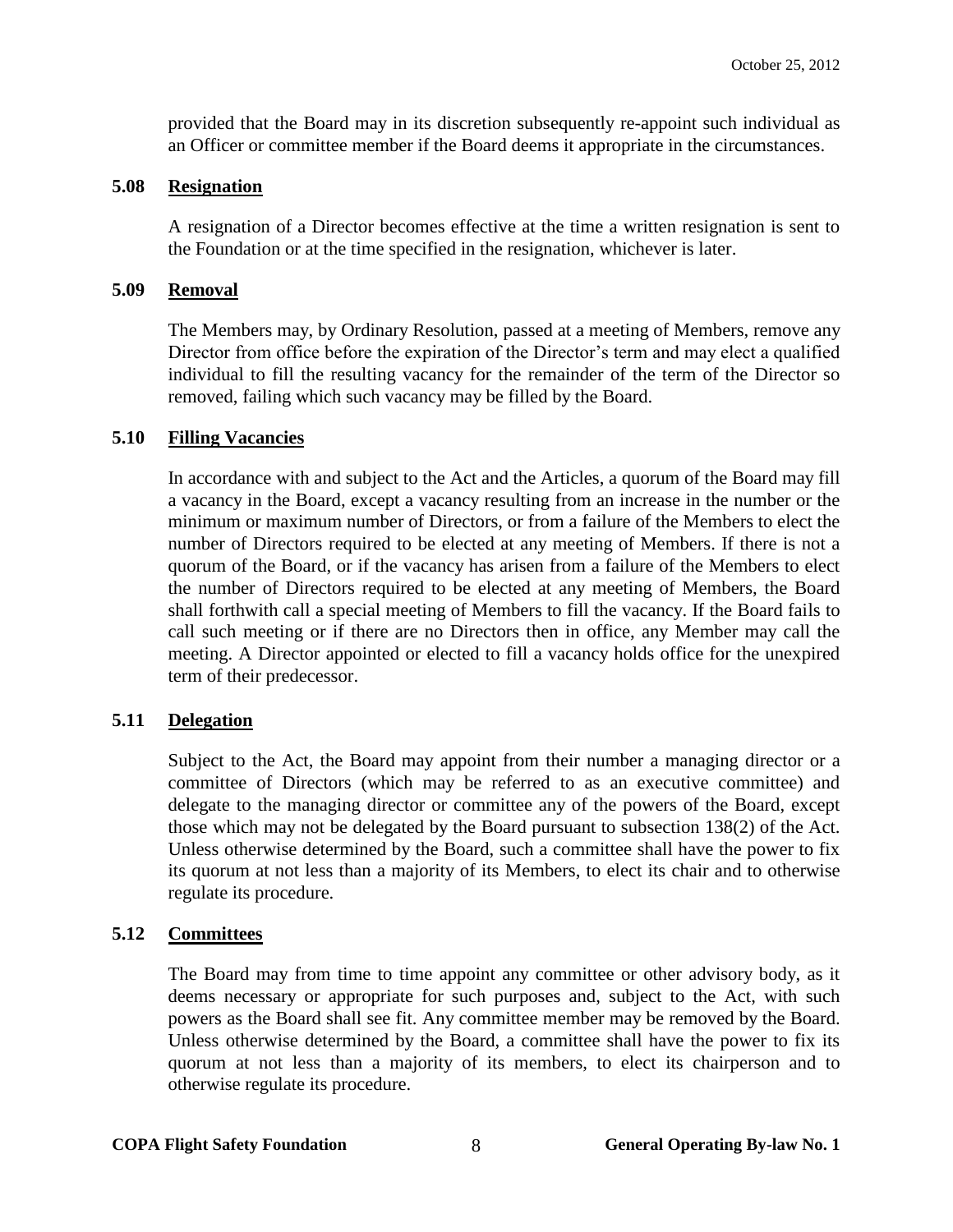# <span id="page-11-0"></span>**5.13 Disclosure of Interest**

Every Director and Officer shall disclose to the Foundation the nature and extent of any interest that the Director or Officer has in a material contract or material transaction, whether made or proposed, with the Foundation, in accordance with the manner and timing provided in the Act.

# <span id="page-11-1"></span>**5.14 Confidentiality**

Every Director, Officer, committee member, employee and volunteer, shall respect the confidentiality of matters brought before the Board or before any committee of the Board. Employees and volunteers shall also keep confidential matters that come to their attention as part of their employment or volunteer activities.

#### <span id="page-11-2"></span>**5.15 Indemnification**

The Foundation shall provide present or former Directors or Officers and their heirs and assigns with the indemnification described in section 151 of the Act.

# **SECTION VI MEETINGS OF DIRECTORS**

#### <span id="page-11-4"></span><span id="page-11-3"></span>**6.01 Calling of Meetings**

Meetings of the Board may be called by the Chair, the Secretary or any two (2) Directors at any time.

#### <span id="page-11-5"></span>**6.02 Place of Meetings**

Meetings of the Board may be held at the head office of the Foundation or at any other place within or outside of Canada, as the Board may determine.

#### <span id="page-11-6"></span>**6.03 Notice of Meeting**

Notice of the time and place for the holding of a meeting of the Board shall be given in the manner provided in section [8.01](#page-14-3) of this By-law to every Director of the Foundation not less than forty-eight (48) hours before the time when the meeting is to be held. Notice of a meeting shall not be necessary if all of the Directors are present, and none objects to the holding of the meeting, or if those absent have waived notice of or have otherwise signified their consent to the holding of such meeting. Notice of an adjourned meeting is not required if the time and place of the adjourned meeting is announced at the original meeting. Unless the By-law otherwise provides, no notice of meeting need specify the purpose or the business to be transacted at the meeting except that a notice of meeting of Directors shall specify any matter referred to in subsection 138(2) of the Act that is to be dealt with at the meeting.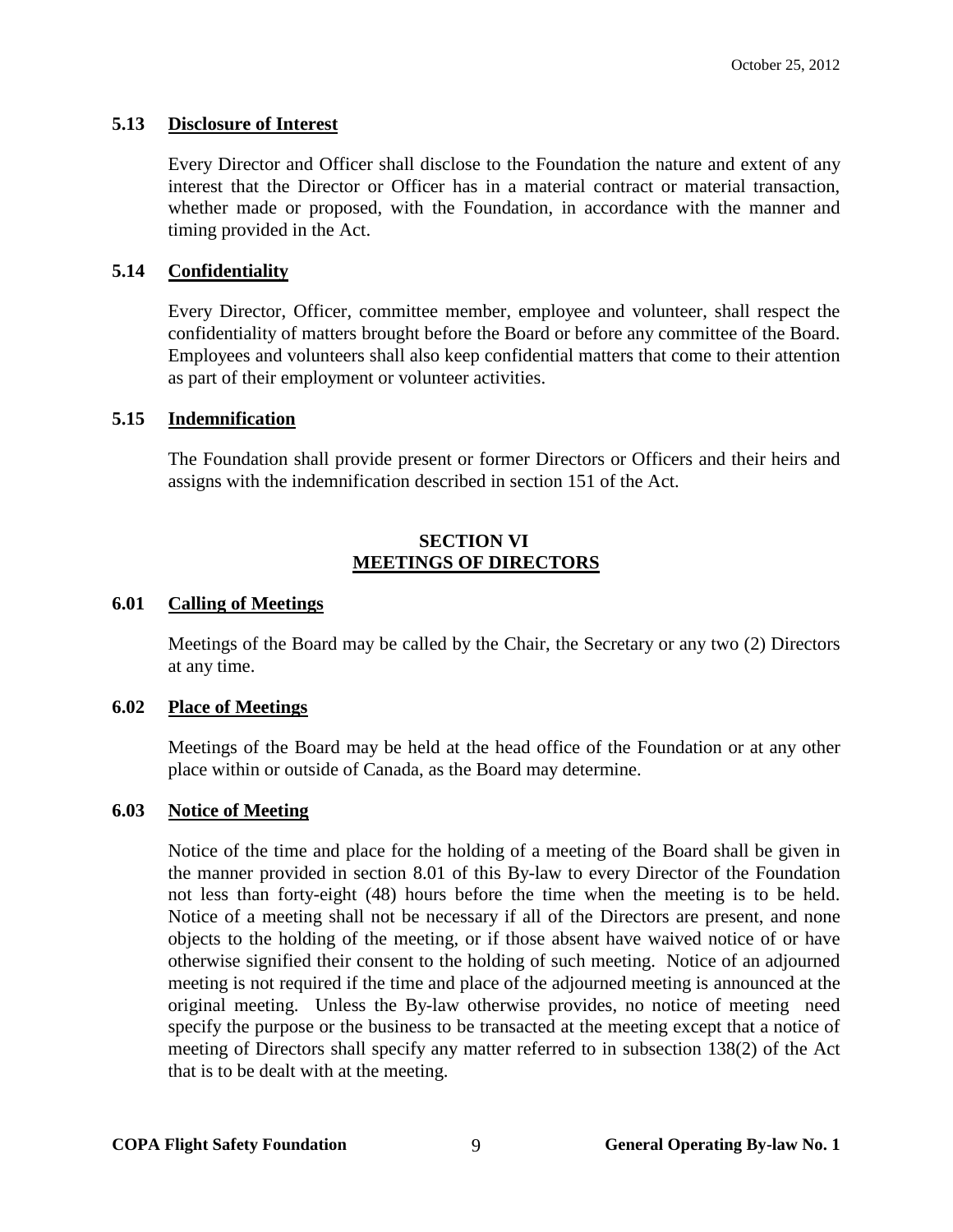# <span id="page-12-0"></span>**6.04 Regular Meetings**

The Board may appoint a day or days in any month or months for regular meetings of the Board at a place and hour to be named. A copy of any resolution of the Board fixing the place and time of such regular meetings of the Board shall be sent to each Director forthwith after being passed, but no other notice shall be required for any such regular meeting except if notice is required to be given because a matter referred to in subsection 138(2) is to be dealt with at the meetings.

# <span id="page-12-1"></span>**6.05 Participation at Meeting by Telephone or Electronic Means**

If all of the Directors consent, a Director may, in accordance with the Regulations, participate in a Board meeting, by means of a telephonic, electronic or other communications facility that permits all participants to communicate adequately with each other during the meeting. A Director participating in the meeting by such means shall be deemed for the purposes of the Act to have been present at that meeting. A consent pursuant to this section may be given before or after the meeting to which it relates and may be given with respect to all meetings of the Board and committees of the Board.

# <span id="page-12-2"></span>**6.06 Quorum**

A majority of the number of Directors specified or determined in accordance with section 5.02 constitutes a quorum at any meeting of the Board. For the purpose of determining quorum, a Director may be present in person, or, if authorized under this By-law, by teleconference and/or by other electronic means.

# <span id="page-12-3"></span>**6.07 Votes to Govern**

Each Director may exercise one (1) vote. At all meetings of the Board, every question shall be decided by a majority of the votes cast on the question. The chairperson of the meeting shall not vote at the first instance. In case of an equality of votes, the chairperson of the meeting shall have a casting vote.

# <span id="page-12-4"></span>**6.08 Resolutions in Writing**

A resolution in writing, signed by all the Directors entitled to vote on that resolution at a Board meeting, shall be as valid as if it had been passed at a Board meeting. A copy of every such resolution in writing shall be kept with the minutes of the proceedings of the Board or committee of Directors.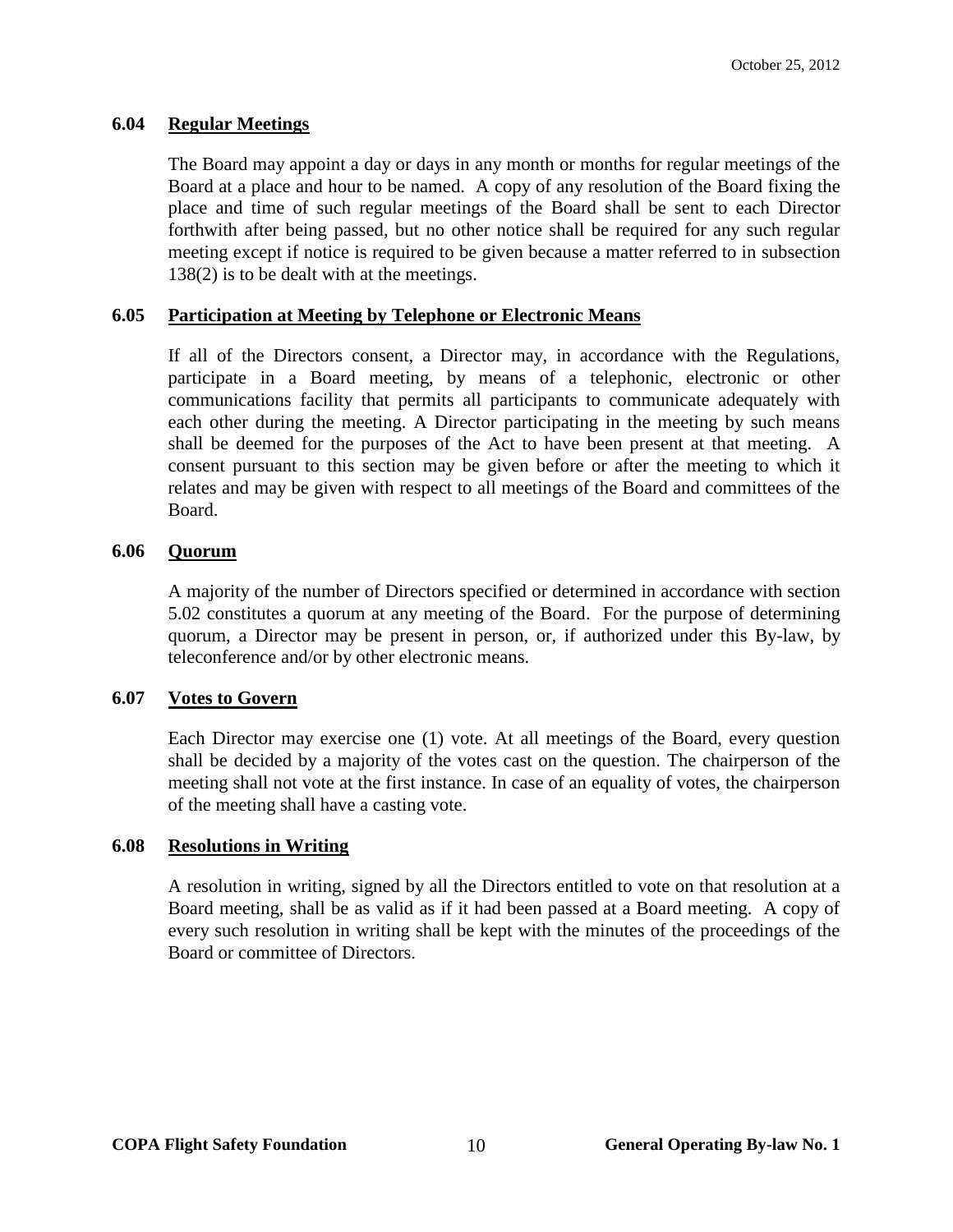# **SECTION VII OFFICERS**

## <span id="page-13-1"></span><span id="page-13-0"></span>**7.01 Appointment**

The Board may designate the offices of the Foundation, appoint Officers, specify their duties and, subject to the Act, delegate to such Officers the power to manage the affairs of the Foundation. A Director may be appointed to any office of the Foundation. An Officer may, but need not be, a Director unless this By-law otherwise provides. Two or more offices may be held by the same person.

# <span id="page-13-2"></span>**7.02 Description of Offices**

Unless otherwise specified by the Board (which may, subject to the Act, modify, restrict or supplement such duties and powers), the offices of the Foundation, if designated and if Officers are appointed thereto, shall have the following duties and powers associated therewith, as well as such other duties and powers as the Board may specify from time to time:

- (a) **Chair of the Board** The Chair of the Board shall be a Director and, if elected by the Members, the Chair of COPA. The Chair of the Board shall, when present, preside at all meetings of the Board and of the Members.
- (b) **Vice Chairs of the Board**  The Vice-Chairs of the Board shall be Directors. The Vice-Chairs shall, in order of their seniority as Directors, in the absence or disability of the Chair of the Board, perform the duties and responsibilities of the Chair. In the event the position of Chair is vacated between scheduled elections of Officers, the Vice-Chairs, in order of their seniority on the Board, shall assume the position of Chair for the balance of the term. In the event both Vice-Chairs have equal seniority the Eastern Vice-Chair shall assume the position of Chair for the balance of the term. The Vice-Chairs shall also perform such other duties as may, from time to time, be delegated by the Board.
- (c) **Secretary** The Secretary shall be a Director. The Secretary shall attend and be the Secretary of all meetings of the Board, Members and committees of the Board. The Secretary shall enter or cause to be entered in the Foundation's minute book, minutes of all proceedings at such meetings; the Secretary shall give, or cause to be given, as and when instructed, notices to Members, Directors, the public accountant and members of committees; the Secretary shall be the custodian of all books, papers, records, documents and other instruments belonging to the Foundation.
- (d) **Treasurer** The Treasurer shall be a Director. The Treasurer shall be responsible for the maintenance of proper accounting records in compliance with the Act as well as the deposit of money, the safekeeping of securities and the disbursement of funds of the Foundation; whenever required, the Treasurer shall render to the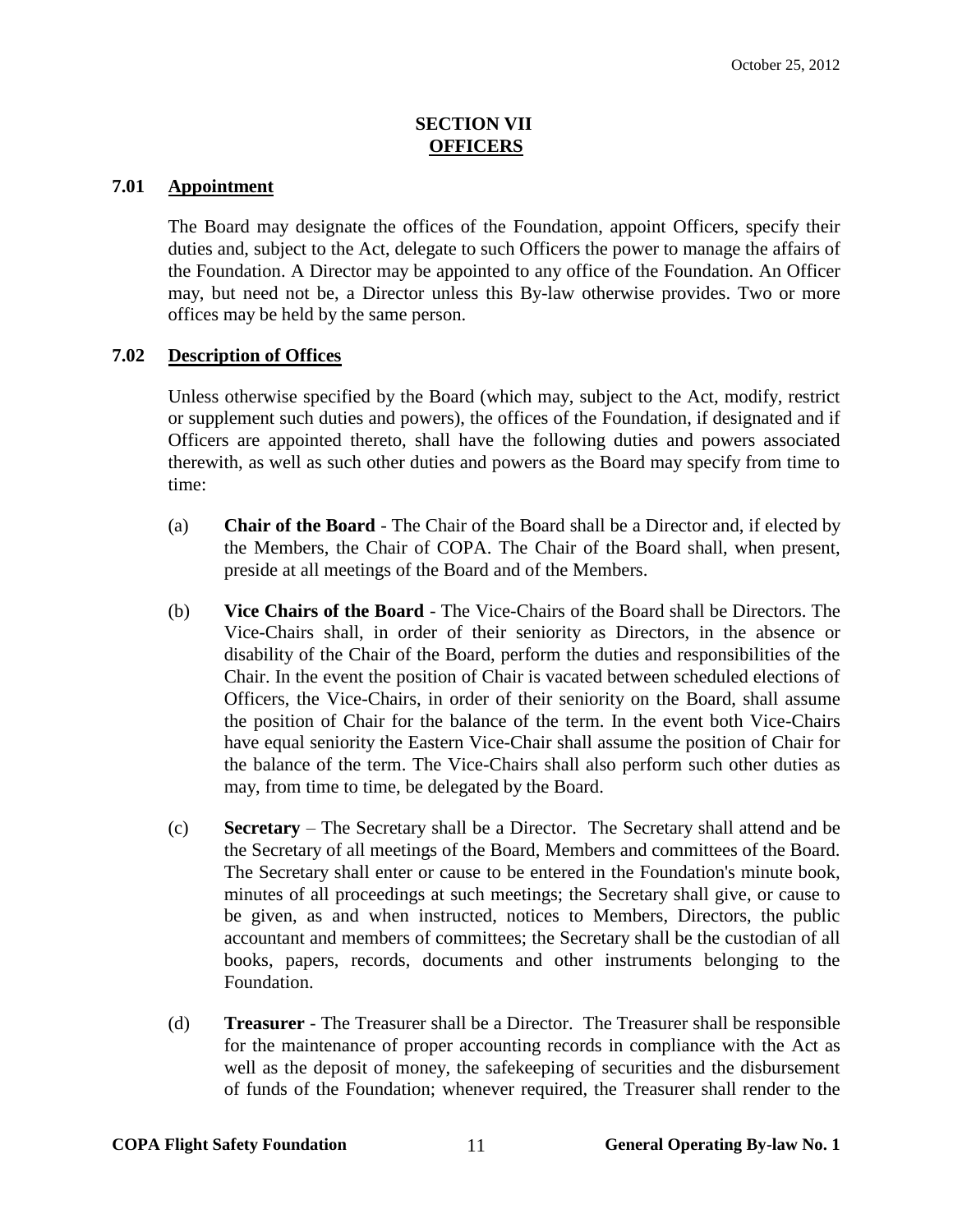Board an account of all such person's transactions as Treasurer and of the financial position of the Foundation.

(e) **President and Chief Executive Officer** - The President and Chief Executive Officer, if one is to be appointed, shall, subject to the authority of the Board, be the President and Chief Executive Officer of COPA and shall be responsible for the direct and actual supervision and charge over the day-to-day operations of the Foundation. The President and Chief Executive Officer shall be entitled to receive notice of and attend meetings of the Board, unless specifically excluded by a resolution of the Board. The authority of the President and Chief Executive Officer shall be specified by the Board in operating policies

The Board may from time to time and subject to the Act, vary, add to or limit the powers and duties of any Officer.

# <span id="page-14-0"></span>**7.03 Term of Office**

Officers, other than the President and Chief Executive Officer whose term of office is at the pleasure of the Board, shall hold their position for a period of two (2) years, or, in those cases where an Officer is appointed by the Board to fill a vacancy during the year, until the first meeting of the Board immediately following the annual general meeting.

#### <span id="page-14-1"></span>**7.04 Vacancy in Office**

In the absence of a written agreement to the contrary, the Board may remove, whether for cause or without cause, any Officer of the Foundation. Unless so removed, an Officer shall hold office until the earlier of:

- (a) the Officer's successor being appointed;
- (b) the Officer's resignation;
- (c) such Officer ceasing to be a Director (if a necessary qualification of this appointment); or
- (d) such Officer's death.

If the office of any Officer of the Foundation shall be or become vacant, the Board may appoint a person to fill such vacancy.

# **SECTION VIII NOTICES**

#### <span id="page-14-3"></span><span id="page-14-2"></span>**8.01 Method of Giving Notices**

Subject to [4.01](#page-6-1) and [6.03,](#page-11-6) any notice to be given (which term includes sent, delivered or served) pursuant to the Act, the Articles, the By-laws or otherwise to a Member, Director, Officer, member of a committee of the Board, or the public accountant shall be sufficiently given:

#### **COPA Flight Safety Foundation** 12 **General Operating By-law No. 1**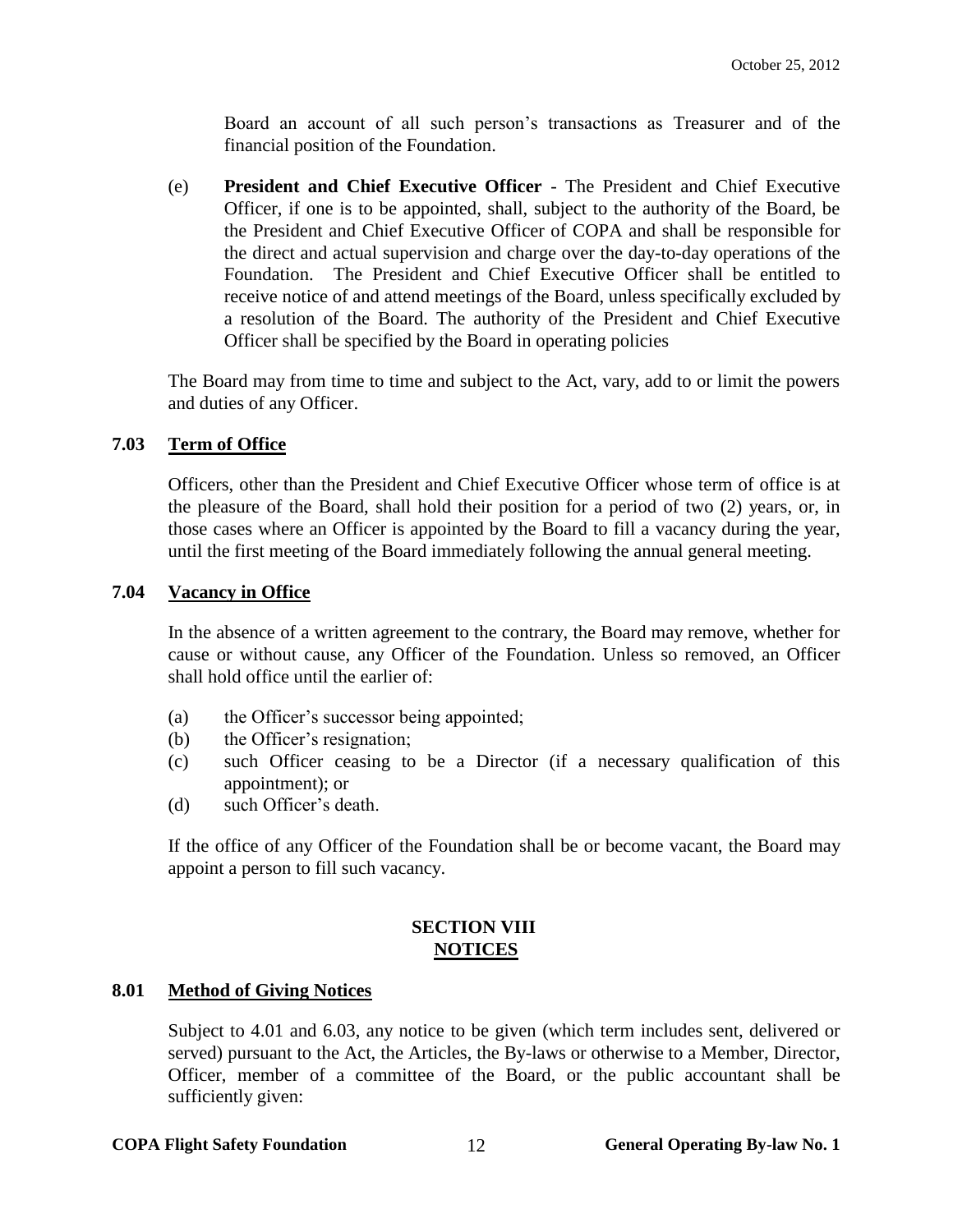- (a) if delivered personally to the person to whom it is to be given or if delivered to such person's address as shown in the records of the Foundation or in the case of notice to a Director to the latest address as shown in the last notice that was filed by the Foundation in accordance with the Act and received by Corporations Canada; or
- (a) if mailed to such person at such person's recorded address by prepaid ordinary or air mail; or
- (b) if sent to such person by telephonic, electronic or other communication facility at such person's recorded address for that purpose; or
- (c) if provided in the form of an electronic document in accordance with the Act.

A notice so delivered shall be deemed to have been given when it is delivered personally or to the recorded address as aforesaid; a notice so mailed shall be deemed to have been given when deposited in a post office or public letter box; and a notice so sent by any means of transmitted or recorded communication shall be deemed to have been given when dispatched or delivered to the appropriate communication company or agency or its representative for dispatch. The Secretary may change or cause to be changed the recorded address of any Member, Director, Officer, public accountant, or member of a committee of the Board in accordance with any information believed by the Secretary to be reliable. The declaration by the Secretary that notice has been given pursuant to this By-law shall be sufficient and conclusive evidence of the giving of such notice. The signature of any Director or Officer of the Foundation to any notice or other document to be given by the Foundation may be written, stamped, type-written or printed or partly written, stamped, type-written or printed.

#### <span id="page-15-0"></span>**8.02 Computation of Time**

Where a given number of days' notice or notice extending over a period is required to be given under the By-laws, the day of service, posting or other delivery of the notice shall not, unless it is otherwise provided, be counted in such number of days or other period.

#### <span id="page-15-1"></span>**8.03 Undelivered Notices**

If any notice given to a Member is returned on two consecutive occasions because such Member cannot be found, the Foundation shall not be required to give any further notices to such Member until such Member informs the Foundation in writing of his or her new address.

#### <span id="page-15-2"></span>**8.04 Omissions and Errors**

The accidental omission to give any notice to any Member, Director, Officer, member of a committee of the Board or public accountant, or the non-receipt of any notice by any such person where the Foundation has provided notice in accordance with the By-law or any error in any notice not affecting its substance shall not invalidate any action taken at any meeting to which the notice pertained or otherwise founded on such notice.